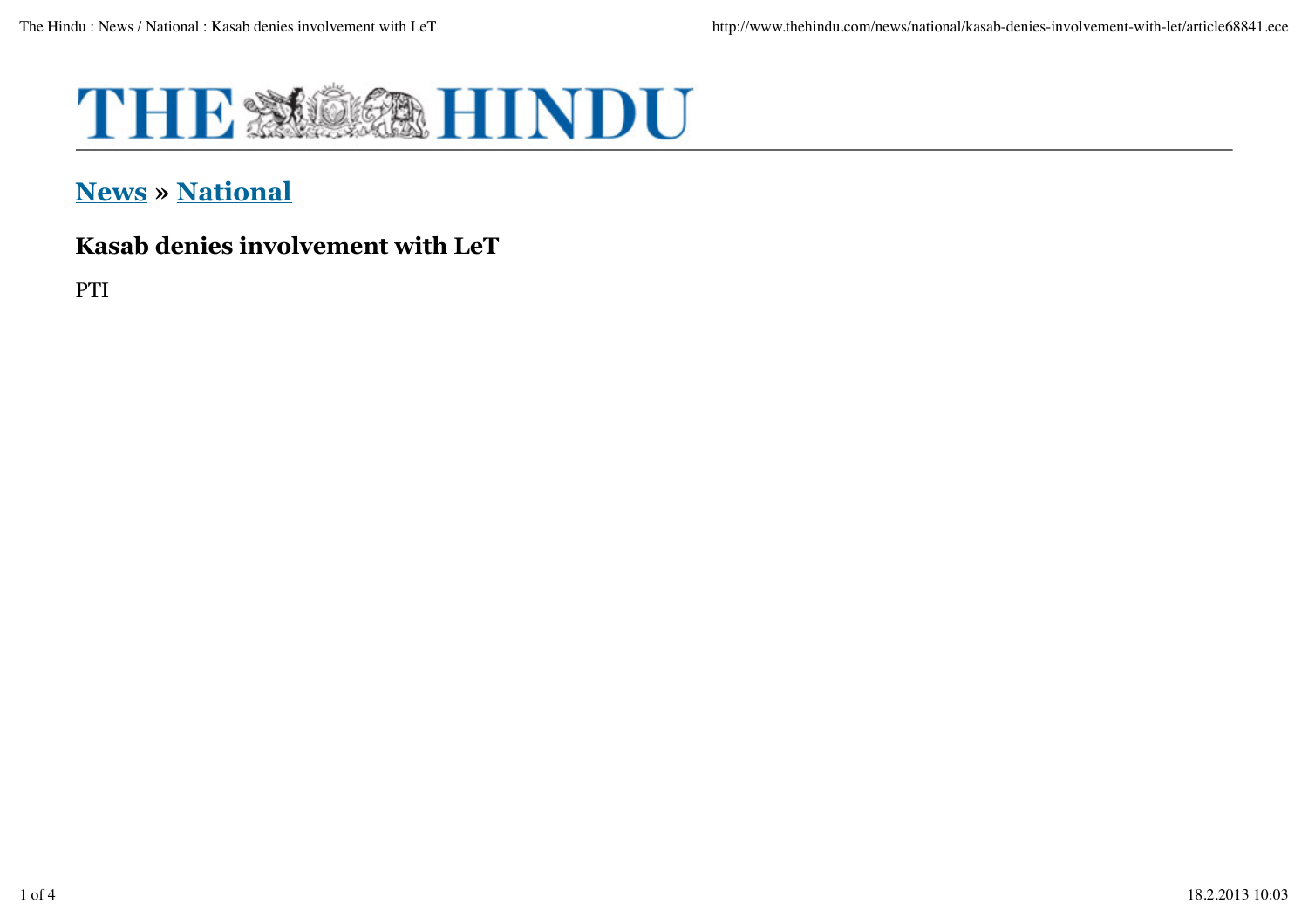

PTIFIT WASN'T ME': Ajmal Kasab, on trial for the Mumbai attacks, went back on the confession he gave before a magistrate. File photo

*Ajmal Kasab, now the face of the 26/11 terror attack, did a volte face as the court recorded his statement on Tuesday. He went back on his confession and even refused to identify himself or the articles recovered from his person when arrested.*

Lone surviving Pakistani gunman Ajmal Kasab on Tuesday said he was not a "jihadi" and had not undergone any training at the Lashkar-e-Taiba (LeT) camp in Pakistan.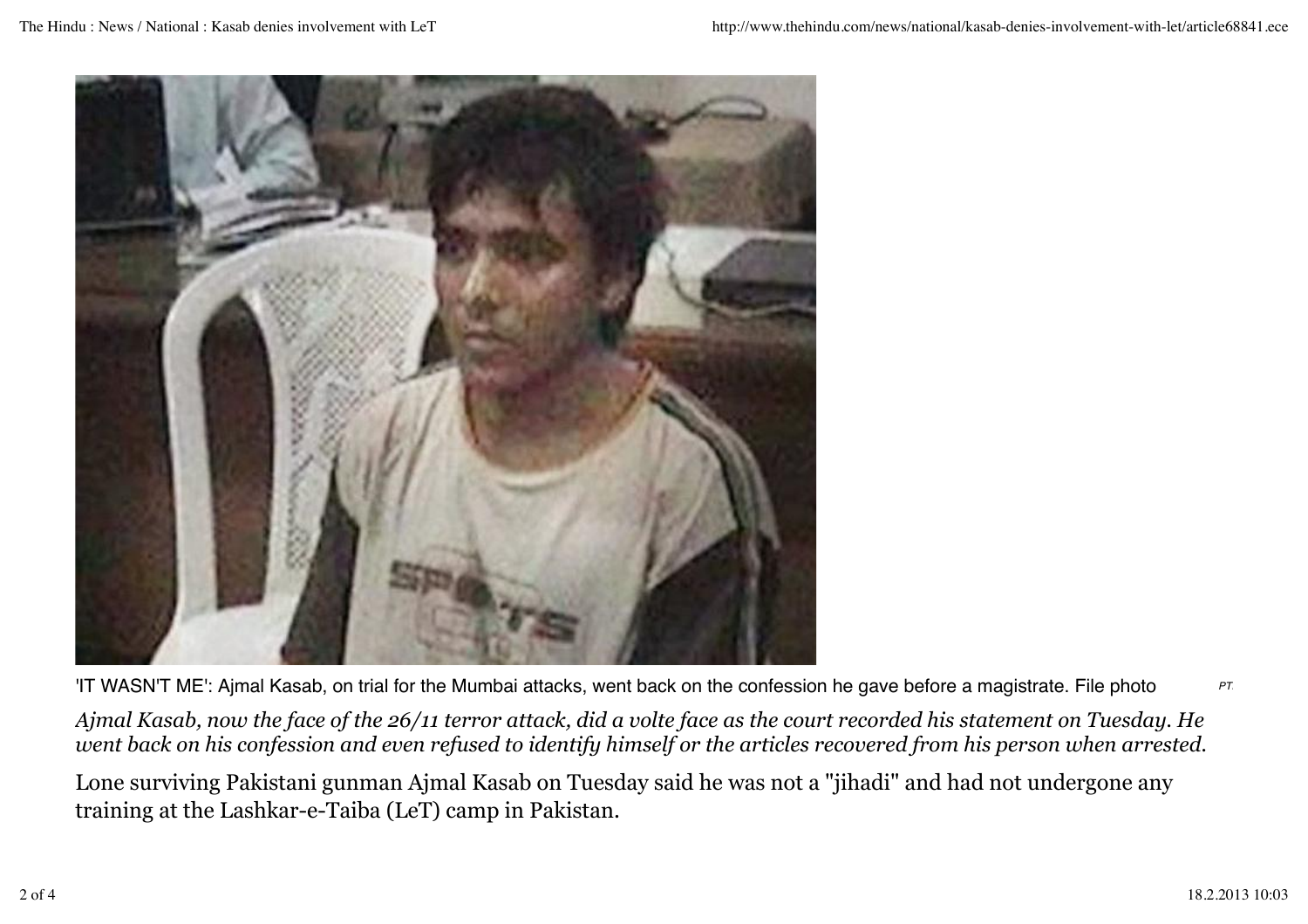Kasab told the court, which was recording the gunman's final statement on the prosecution evidence, he was a cook with a catering company in "Saarayee-Alamghir" near Jhelum in Pakistan.

Denying any involvement with terror outfits LeT and Jamat-ul-Dawa (JuD), Kasab declined meeting Hafiz Sayed, Zaki-ur-Lakhvi, Abu Kahfa and Abu Hamza--all wanted accused and alleged LeT operatives.

"I heard the names of Lash-e-Taiba and JuD from the police here. Crime Branch officials had shown the photograph of Lakhvi," Kasab said.

Asked by the court if he was introduced to one Major General Saab at the training camp, Kasab said, "This is absolutely wrong."

The judge, M L Tahaliyani, was putting questions to Kasab on the basis of his confession before magistrate in February; however Kasab disowned the confession, saying it was given under duress.

When special Judge M L Tahaliyani referred to his statement in the confession that Hafeez Sayed had told 30 boys at the LeT training camp that they would have to lay down their lives for liberating Kashmir, Kasab said: "This is absolutely wrong".

Alleging that the police had threatened to administer electric shocks to him if he did not give a statement to the magistrate, Kasab said the police had prepared the confession and forced him to recite it.

Asked by the court, if he was told in the training that they would go to heaven if they attacked India, Kasab replied in the negative saying he did not attend the training.

Kasab also denied having told the police anything about Kuber boat and a dead body found on the boat.

According to the prosecution, the group of ten terrorists had highjacked Kuber on their way to Mumbai from Karachi in Pakistan.

"I have never seen the boat; crime branch and FBI had showed me pictures of Kuber and my clothes and articles seized from the boat. These articles must belong to either fishermen or smugglers. The AK 47 rifle may belong to the police and it is not mine."